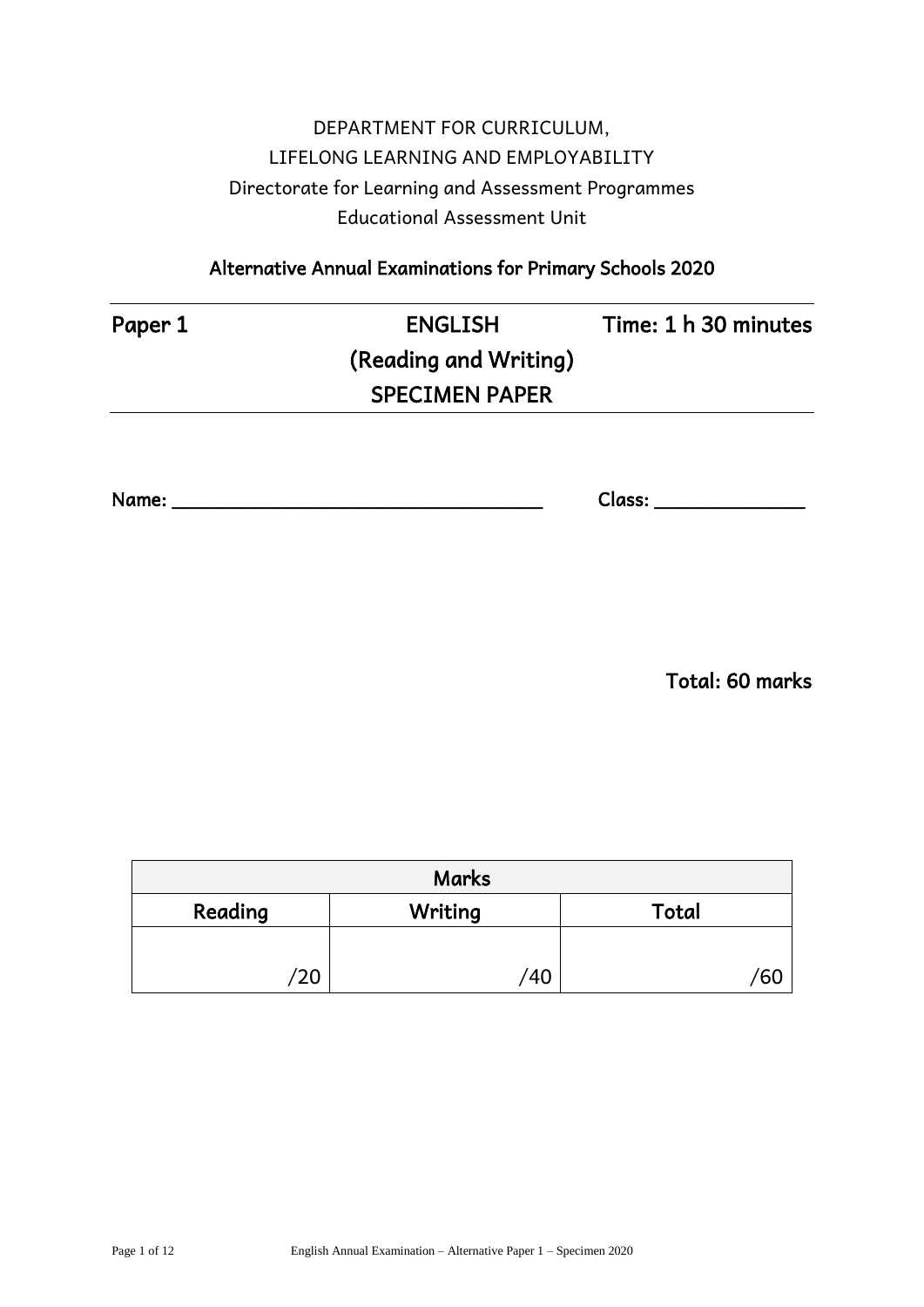### A. Reading 20 marks

A. 1. Read carefully.

You are going to the beach.

You need to bring the items in the pictures below.

Look at the example. (4 marks)



Tick  $($  $\checkmark$ ) each item on the list below.

You need to tick four (4) more items.

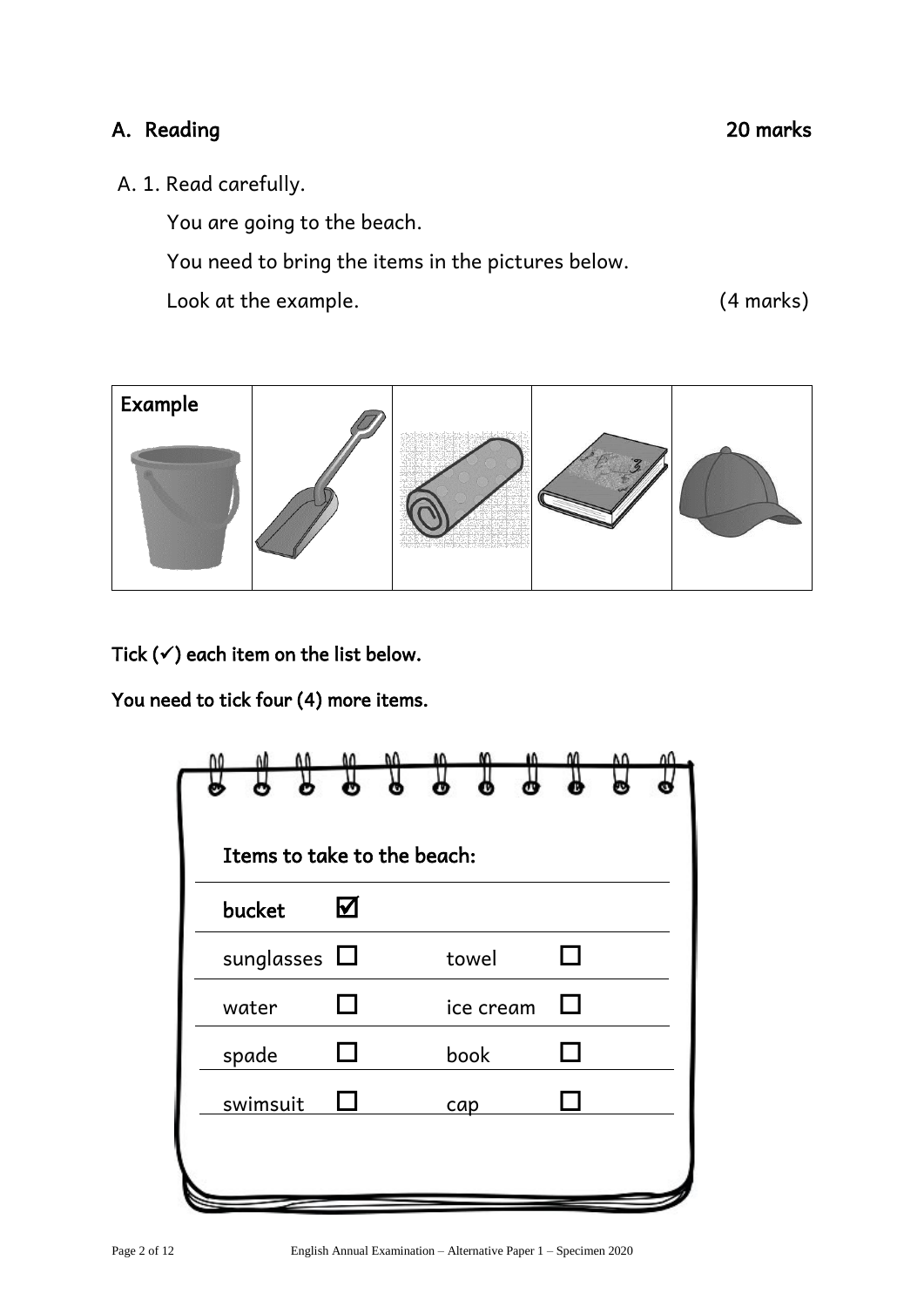#### A.2. Read carefully. (5 marks)

Ben is at the beach.

This is what he says. Match the sentences with the pictures.

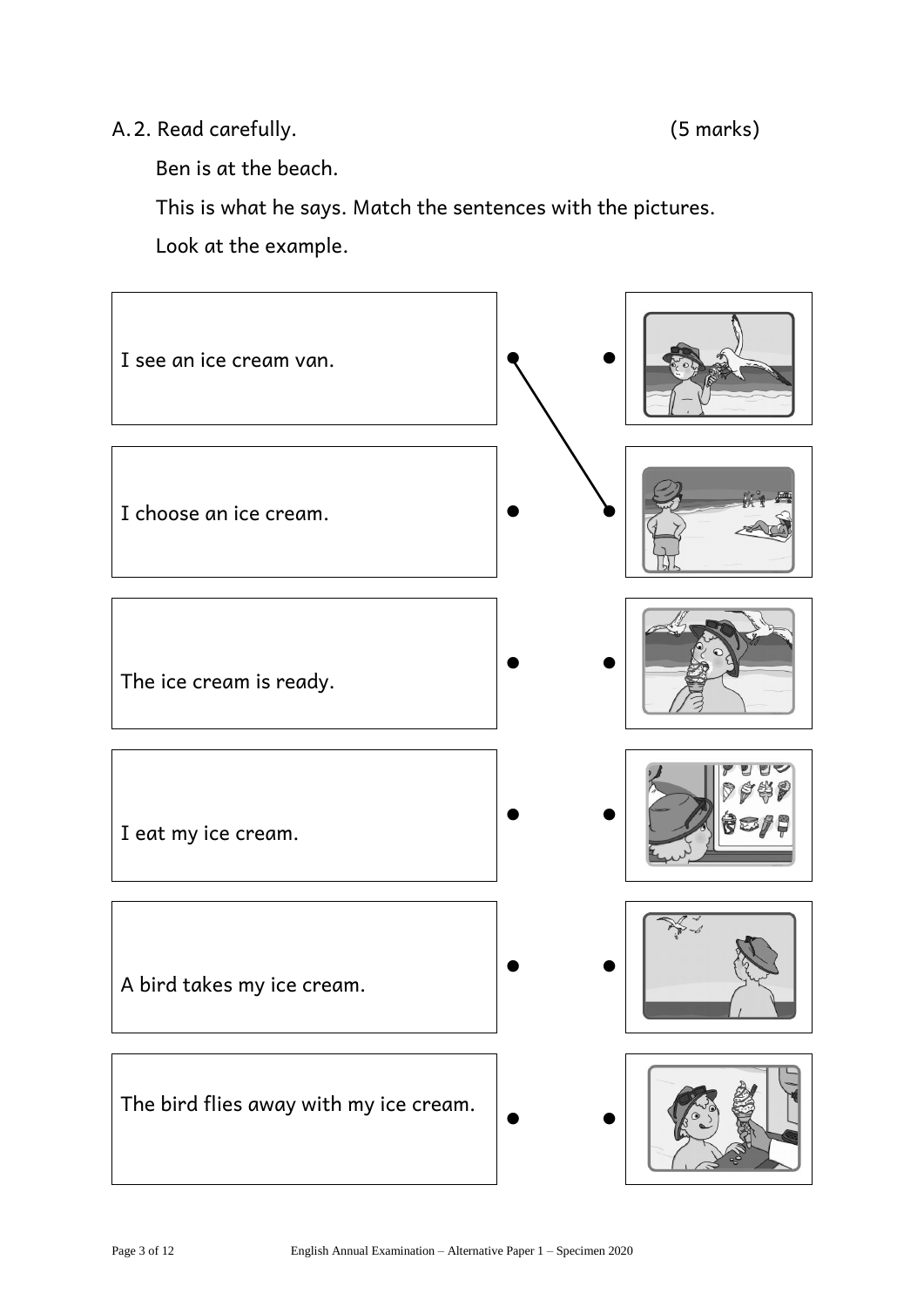### A.3. Read carefully. (5 marks)

These are short videos you found on the web.

Match the videos to their description.



| You want to know more about: | Video |
|------------------------------|-------|
| T-Rex                        | В     |
| animals                      |       |
| Christmas                    |       |
| volcanoes                    |       |
| kings                        |       |
| sports                       |       |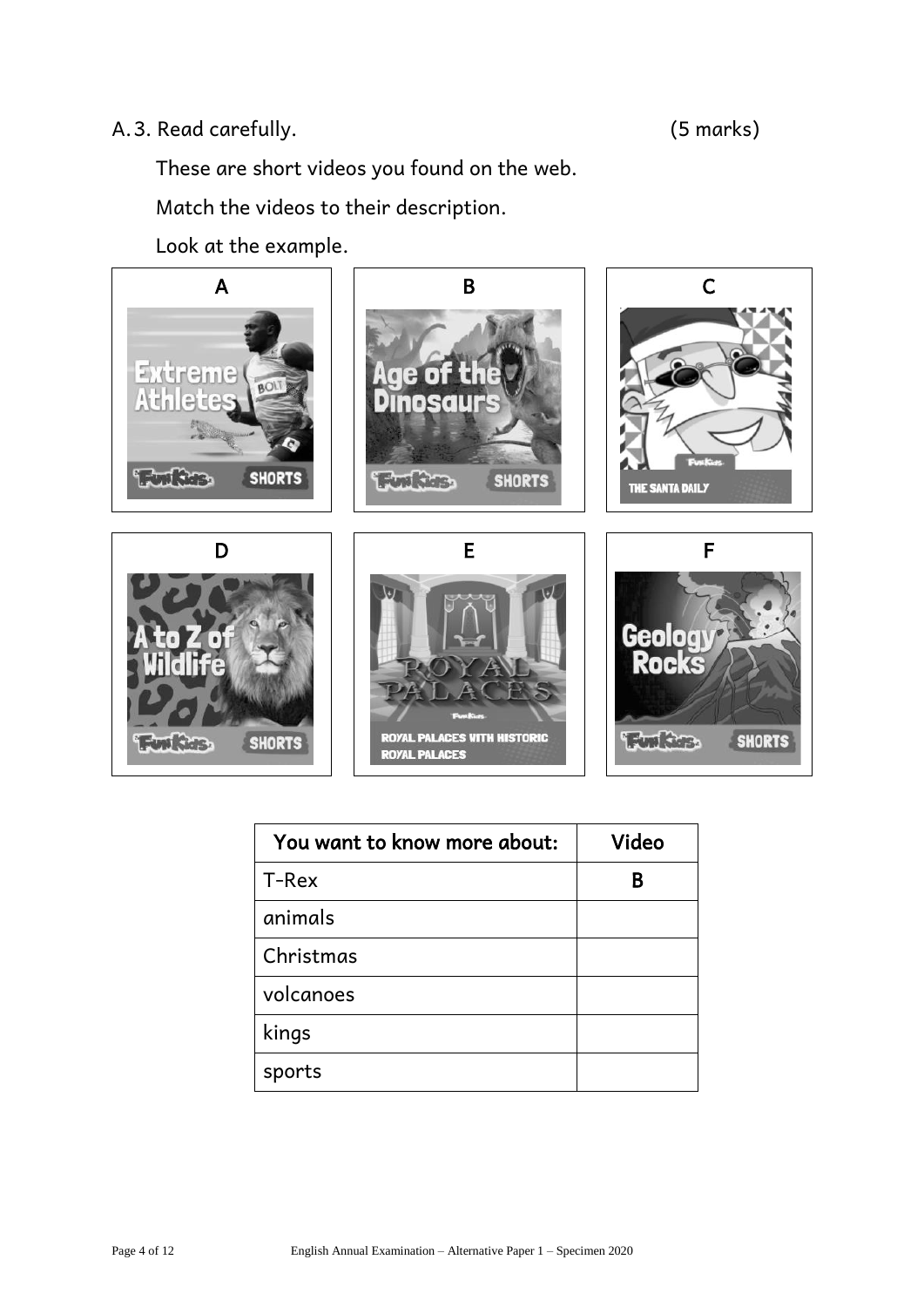### A.4. Read carefully. (6 marks)

This is Kate's diary.

She writes about what she does.

Read Kate's diary.



## Tick  $($  $\checkmark$ ) True or False.

|                                                         | True         | False |
|---------------------------------------------------------|--------------|-------|
| Example: On Monday Kate has a party.                    | $\checkmark$ |       |
| a) Lucy's party starts at four o'clock.                 |              |       |
| b) The school play is on Saturday.                      |              |       |
| On Wednesday she has a swimming lesson.<br>$\mathsf{C}$ |              |       |
| d) Dad's birthday is on Thursday.                       |              |       |
| e) Film Night is on Friday.                             |              |       |
| f<br>On Sunday she stays at home.                       |              |       |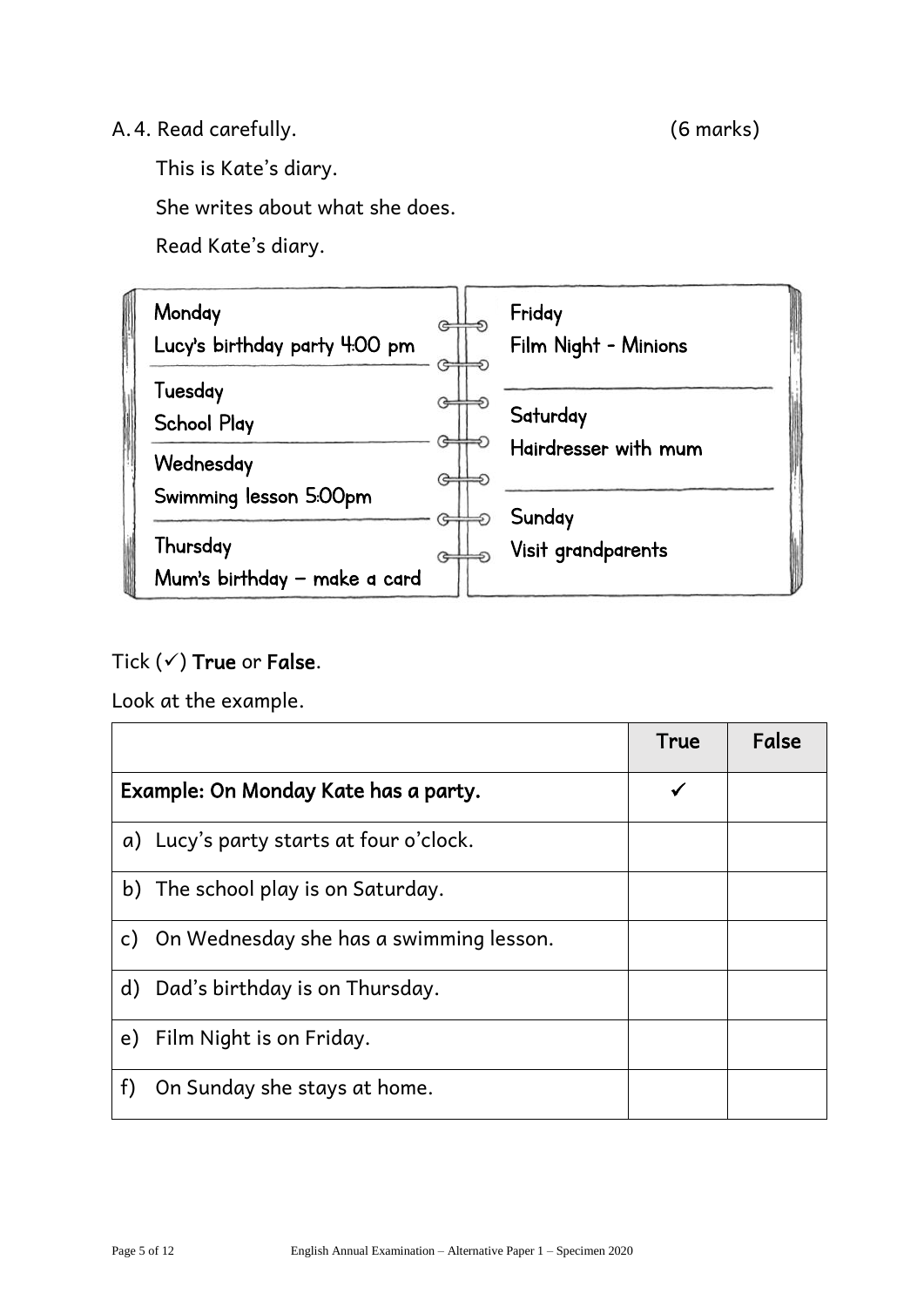### B. Writing 20 marks 20 marks 20 marks 20 marks 20 marks 20 marks 20 marks 20 marks 20 marks 20 marks 20 marks 20 marks 20 marks 20 marks 20 marks 20 marks 20 marks 20 marks 20 marks 20 marks 20 marks 20 marks 20 marks 20 m

B.1. Emma is cooking breakfast.

First, she reads the Kitchen Rules.

Fill in with words from the box.

Look at the example. (4 marks)

apron |  $h$ ands | hair | knives | dishes

| <b>Kitchen Rules</b> |                                                                |  |  |
|----------------------|----------------------------------------------------------------|--|--|
| <b>Example</b>       | Wash your hands well with soap and running water.              |  |  |
| 1.                   | Wear an $\frac{1}{2}$ .<br>Roll back your sleeves.             |  |  |
| 2.                   | Work carefully with ___________.<br>Ask an adult to help you.  |  |  |
| 3.                   | Tie your long ___________ back and away from your<br>face.     |  |  |
| 4.                   | Use oven mitts when taking out hot _________ from<br>the oven. |  |  |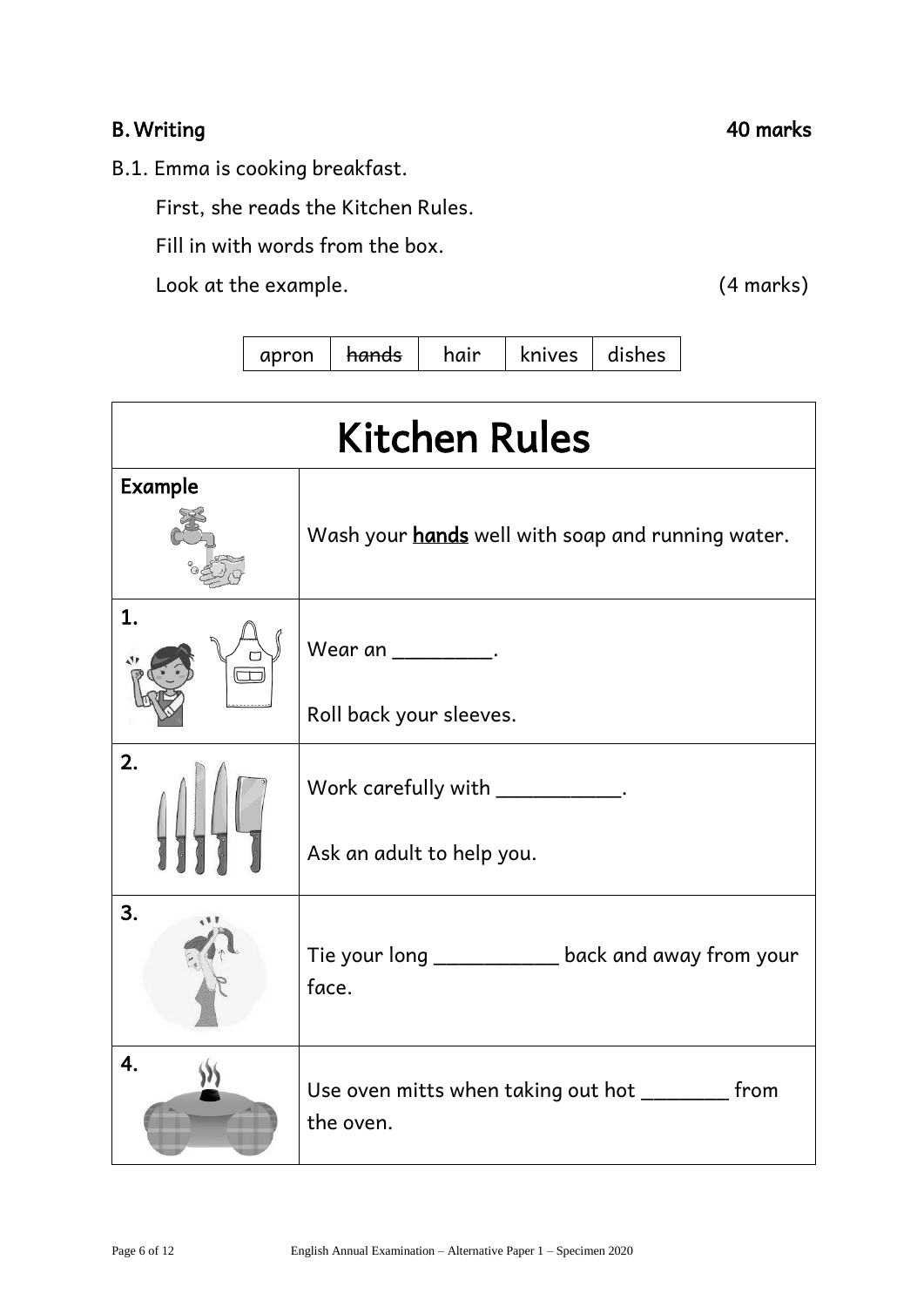# B.2. Emma is making an omelette. (6 marks)

Fill in the blanks with the correct word from the box.

| <b>Example</b> | Emma pours milk in a bowl with the eggs. |
|----------------|------------------------------------------|
| 1.             | She ________ the milk and the eggs.      |
| 2.             | She ____________ some cheese.            |
| 3.             | She _________ the mixture in a pan.      |
| 4.             | Emma ________ one half over the other.   |
| 5.             | She ________________ it onto a plate.    |
| 6.             | Everyone _______ their breakfast!        |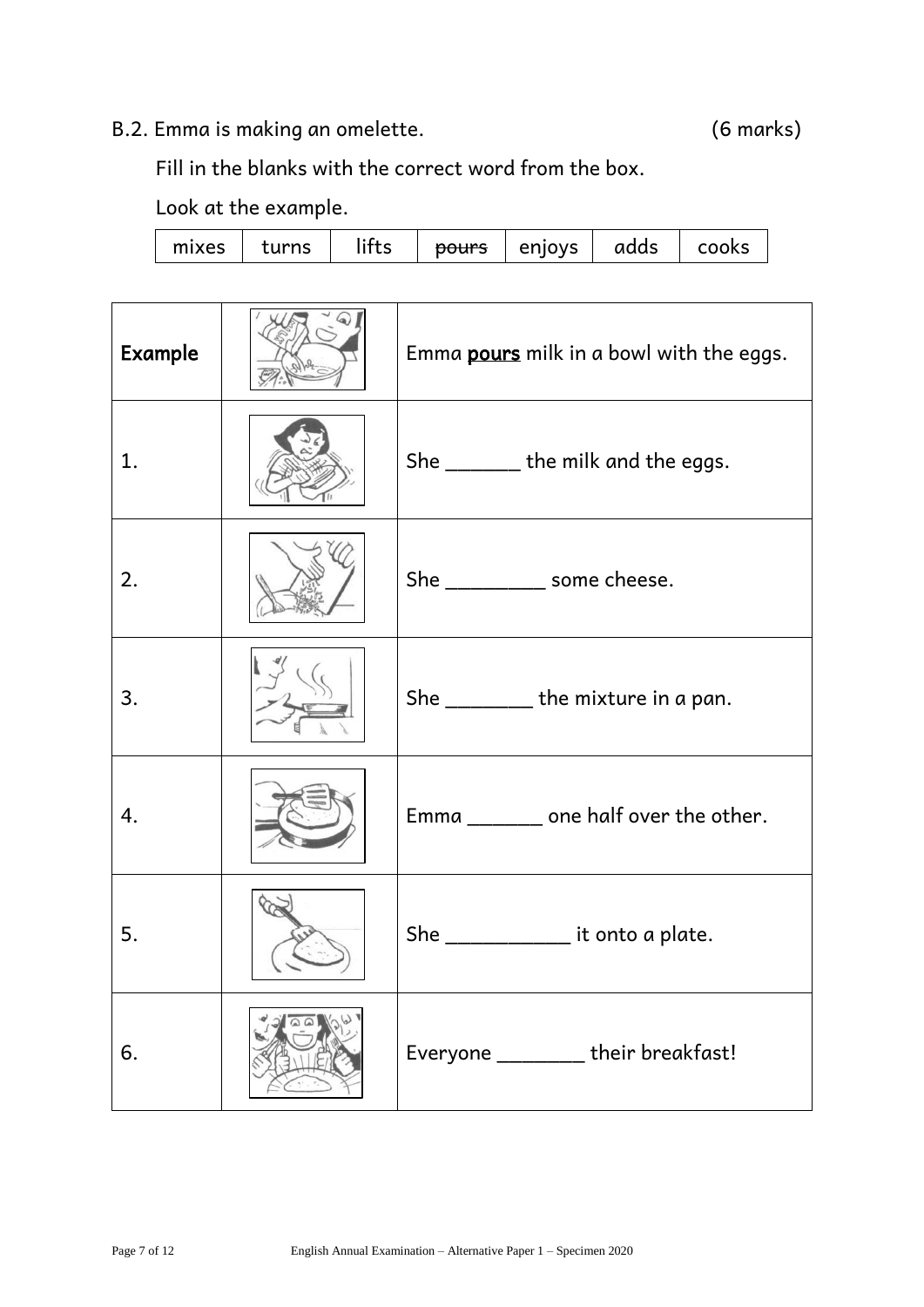#### B.3. Look, read and write. (8 marks)

You are planning a birthday party for your sister.

Write a list of things you need to buy or prepare.

The pictures below may help you.

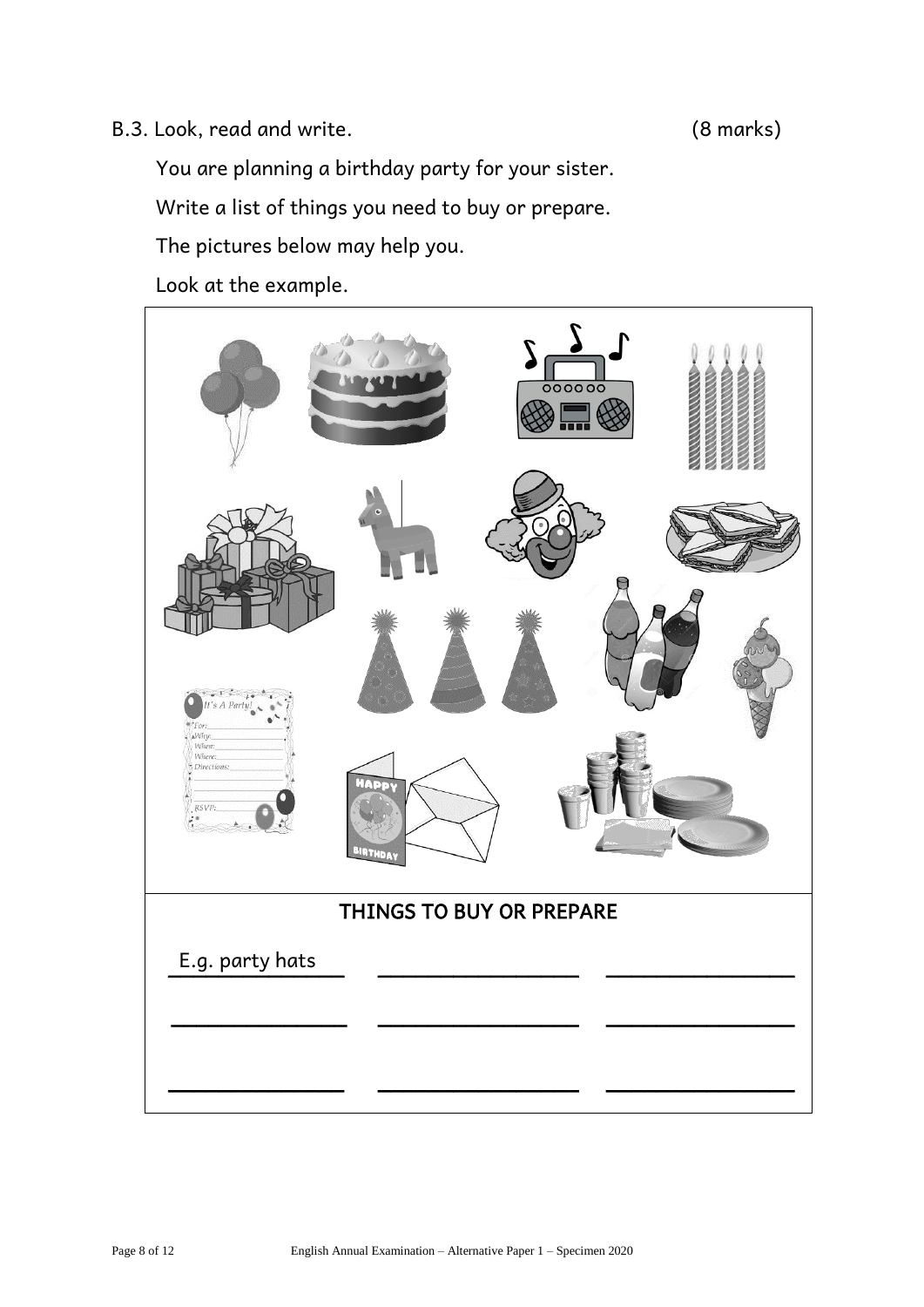B.4. Look, read and write. (10 marks)

You want to book a clown for the party.

You can choose the activities.

Fill in the form using your own words.

| Book a Clown                                                                                                                   |                         |                               |                                                |                |  |  |
|--------------------------------------------------------------------------------------------------------------------------------|-------------------------|-------------------------------|------------------------------------------------|----------------|--|--|
|                                                                                                                                |                         |                               | Tell us which service you want for your party. |                |  |  |
| Name:<br><u> La Carlo de la Carlo de la Carlo de la Carlo de la Carlo de la Carlo de la Carlo de la Carlo de la Carlo de l</u> |                         |                               | Date of party: _______________                 |                |  |  |
|                                                                                                                                |                         |                               |                                                |                |  |  |
| Occasion - Tick one $(\checkmark)$                                                                                             |                         |                               |                                                |                |  |  |
| $\square$ Birthday Party                                                                                                       |                         |                               | □ Holy Communion Party                         |                |  |  |
| $\square$ Christmas Party                                                                                                      |                         |                               |                                                |                |  |  |
| Which of these would you like?                                                                                                 |                         | Tick $(\checkmark)$ Yes or No |                                                |                |  |  |
|                                                                                                                                | <b>Balloon Twisting</b> |                               | Yes $\Box$                                     | $No$ $\square$ |  |  |
|                                                                                                                                | Why?                    |                               |                                                |                |  |  |
|                                                                                                                                | <b>Magic Tricks</b>     |                               | Yes $\Box$                                     | $No$ $\square$ |  |  |
|                                                                                                                                | Why?                    |                               |                                                |                |  |  |
| в                                                                                                                              | <b>Bubble Show</b>      |                               | Yes $\square$                                  | $No$ $\square$ |  |  |
|                                                                                                                                | Why?                    |                               |                                                |                |  |  |
|                                                                                                                                | <b>Face Paining</b>     |                               | Yes $\square$                                  | $No$ $\square$ |  |  |
|                                                                                                                                | Why?                    |                               |                                                |                |  |  |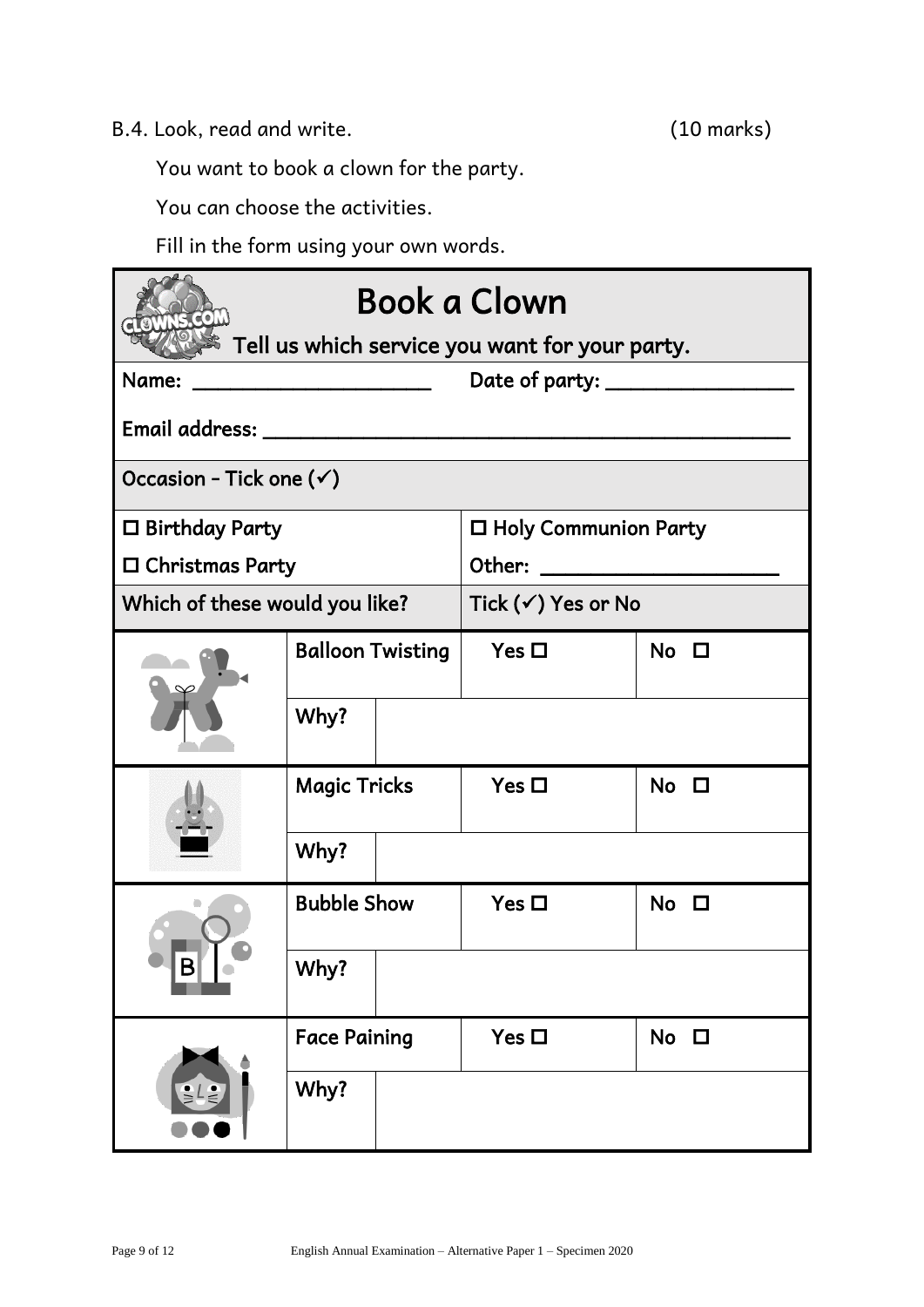# B.5. Writing. (12 marks)

Choose ONE of the titles (Title 1 OR Title 2).

Write between 30 and 50 words about it.

Write your plan here.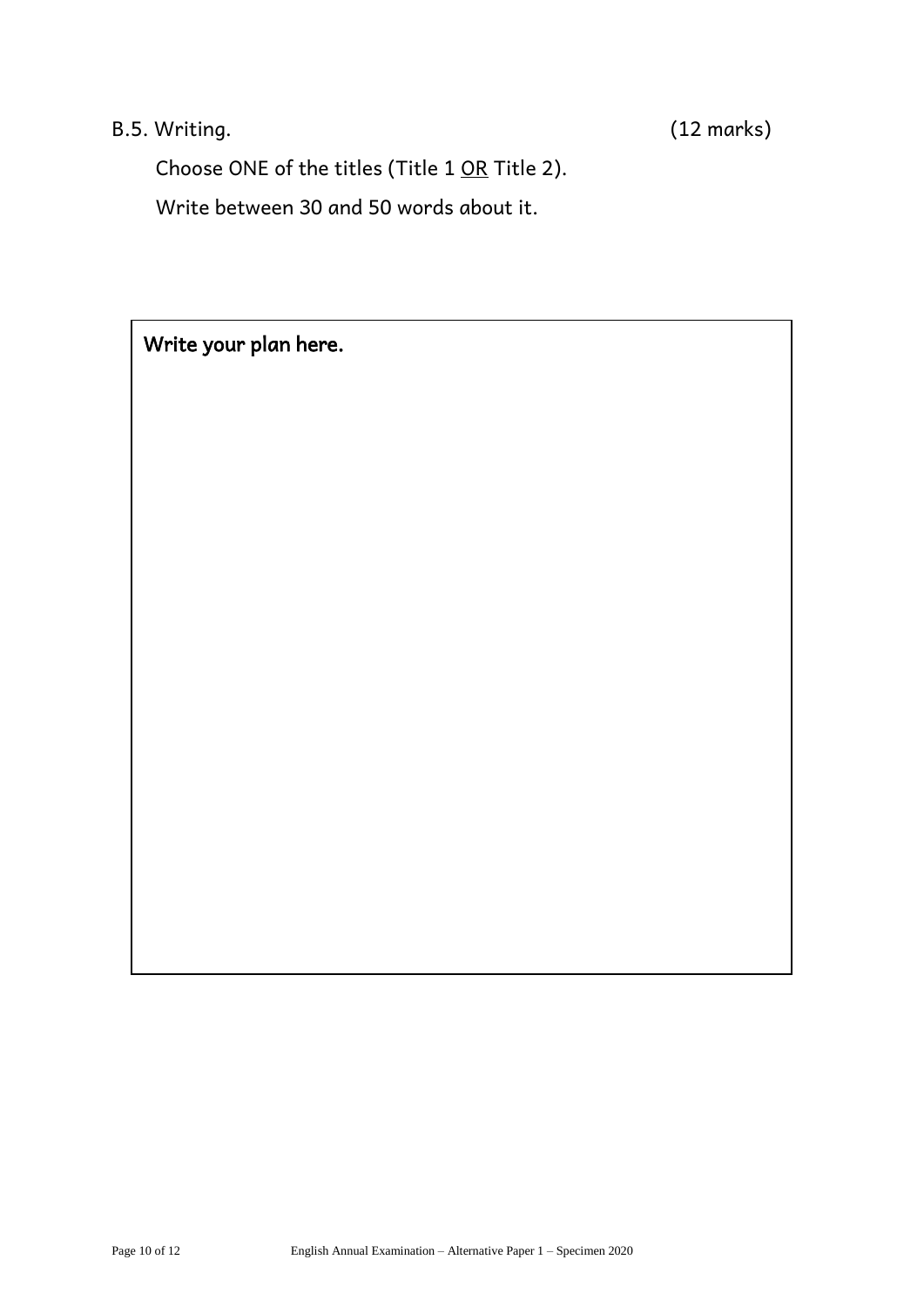### Title 1: Your pet dog is missing! (12 marks)

Fill in this poster to put up on the school noticeboard.

Use all the points on the left.